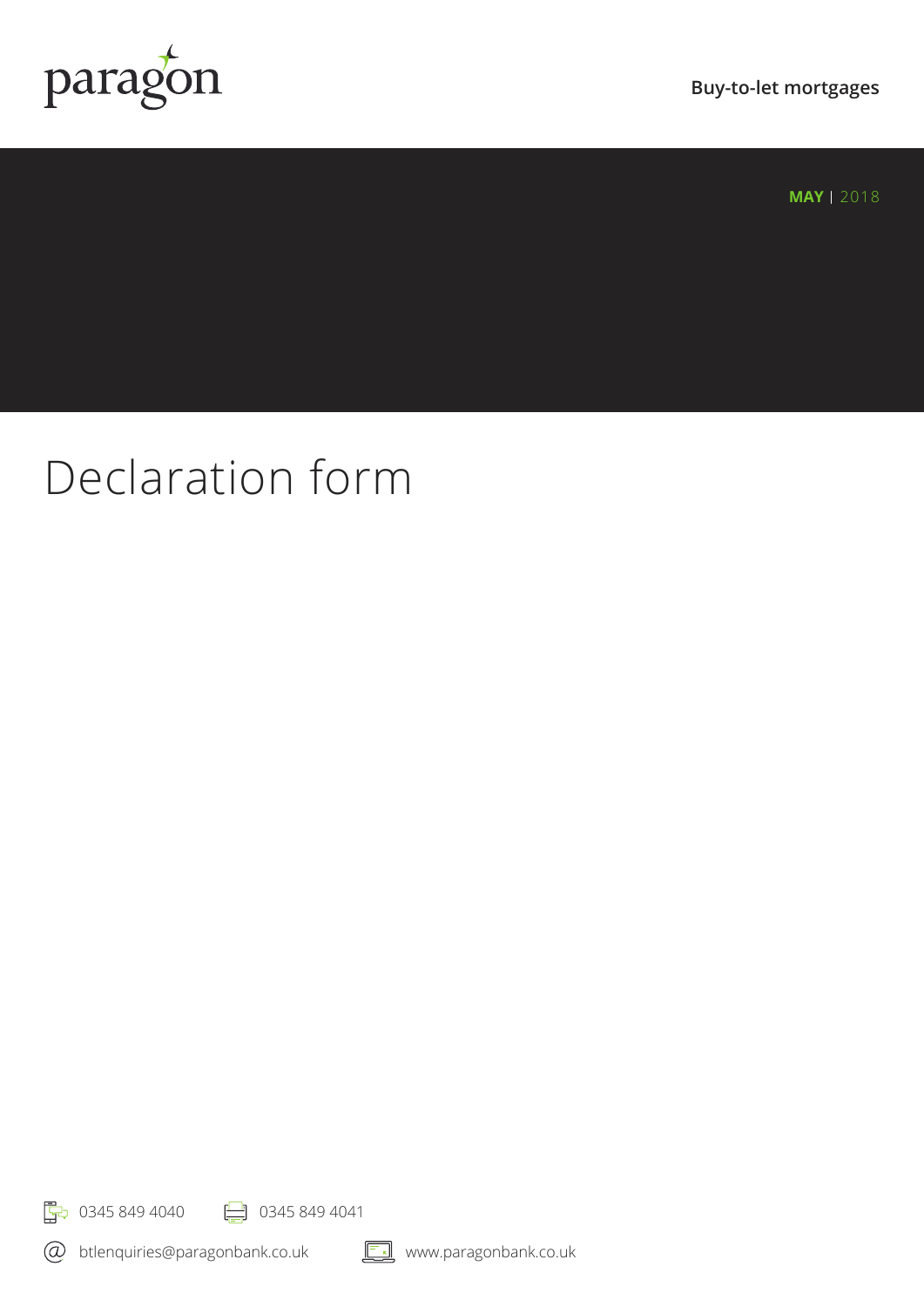This signed declaration relates to the mortgage application dated  $\frac{1}{2}$  / and I confirm that I have provided the information in the said application.

## **Property insurance** *(must be completed in all circumstances)*

In all cases, index linked buildings insurance must be maintained for the rebuilding cost of the property.

**Insurance information:** As a contract of insurance requires you to disclose any material fact which would influence an insurer in the assessment or acceptance of your proposal, the following questions must be answered:

| Have you (or any persons normally resident with you):                                           |                         |
|-------------------------------------------------------------------------------------------------|-------------------------|
| ever been convicted of any offence (other than driving offences)?                               | <b>Yes</b>              |
| a)                                                                                              | <b>No</b>               |
| had any insurer decline or cancel insurance or impose special terms?                            | <b>No</b>               |
| b)                                                                                              | <b>Yes</b>              |
| claimed on any home or personal insurance in the last three years?                              | <b>No</b>               |
| $\mathsf{C}$                                                                                    | <b>Yes</b>              |
| Is it your intention to leave the property unoccupied for more than 30 consecutive days a year? | <b>Yes</b><br><b>No</b> |

If you have answered yes to any of the above questions, or if you are in doubt as to whether any fact is material, you should provide full details. If you give incorrect or misleading information, any future claim, or your cover as a whole, could be affected.



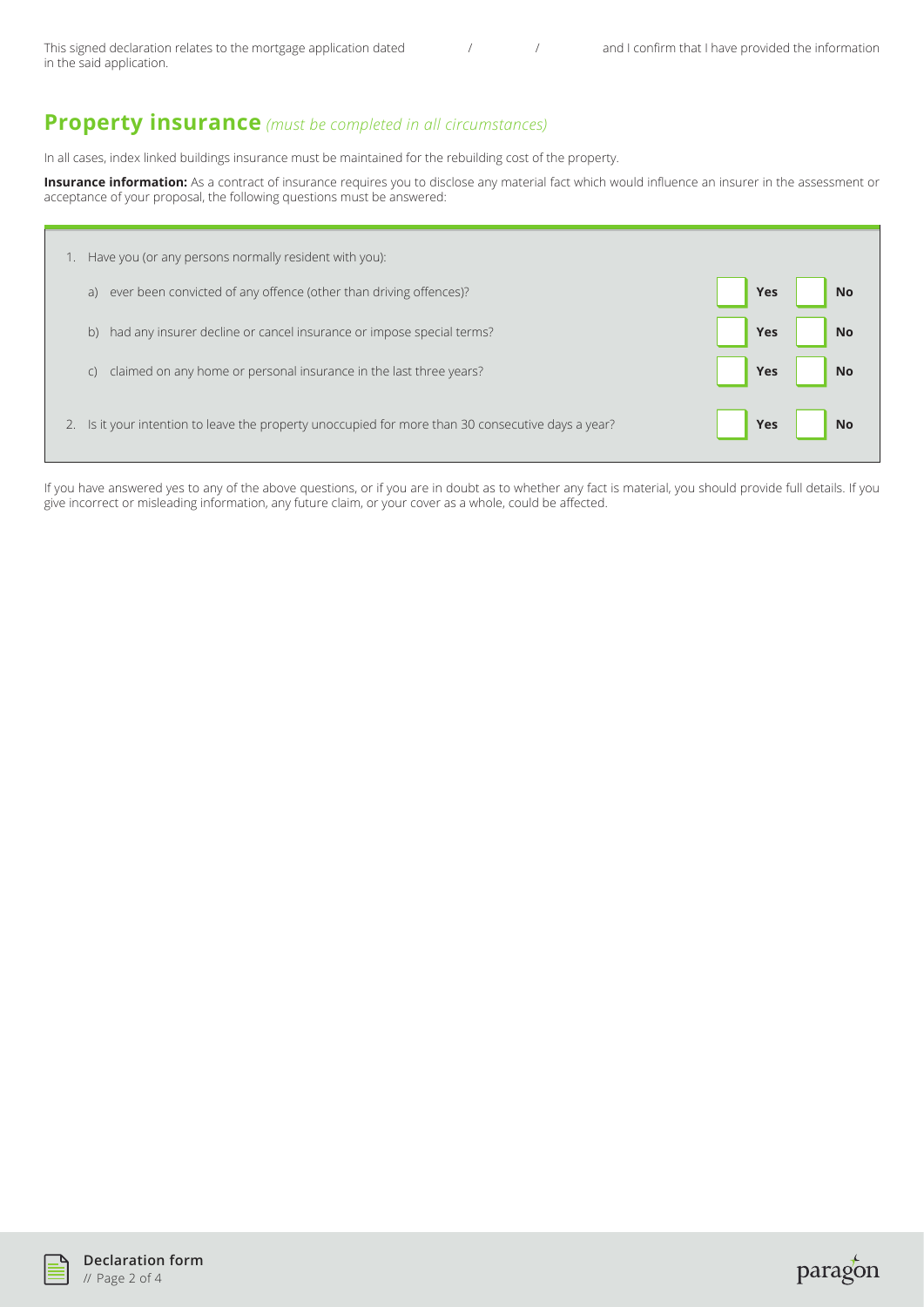# DECLARATION

## **This is our standard client agreement upon which we intend to rely. For your own benefit and protection, you should read these terms carefully before proceeding. If you do not understand any point, please ask for further information.**

### **By signing I confirm that:**

- a) The information given, whether on the application form or otherwise, is true, accurate, complete and not misleading and that I will notify you promptly of any changes that may occur before the mortgage is completed
- b) I have never been refused a mortgage by another lender
- c) I have never been in arrears with any credit agreement
- d) I have never had a judgement for debt registered against me or been declared bankrupt/ sequestrated or failed to maintain payments under any mortgage or other credit agreement
- e) You may make all enquiries you feel appropriate (including with HM Revenue & Customs under the HMRC Verification Scheme to confirm the income information and documents I have provided are true and genuine, any Credit Reference Agency, or any past/present employer, accountant, lender or bank) for deciding whether to proceed with this application and which you consider necessary for confirmation, credit assessment and account management
- f) If identity and/or immigration papers are provided I give you permission to check my status with the Home Office. I also confirm that in compliance with the 2016 Immigration Act, I give you permission to check my details against the Home office database
- g) I waive any confidentiality or privilege in respect of this application, and the mortgage transaction as a whole, and confirm that any solicitor or other party acting for me is authorised to disclose to you, at any time (whether before or after completion of the mortgage), any information or documentation you request which ought reasonably to be considered relevant or which might reasonably influence your decision to lend, including the entirety of the solicitor's file(s) (regardless of whether there is a joint file or a separate file for me and you), the financial records and the ledger card
- h) If you provide me with a copy of, or extract from, your valuation report you make no representation or warranty (express or implied) nor accept any liability or responsibility in respect of its contents
- i) Any payments in respect of the mortgage are made for, and on behalf of, all parties to it
- i) Where I am not a consumer buy to let borrower, my mortgage is entered in wholly or predominantly for the purposes of a business carried on, or intended to be carried on, by me. I understand that I will not have the benefit of the protection and remedies that would be available to me under the Mortgage Credit Directive Order if the agreement were a regulated mortgage contract under that Order. I am aware that if I am in any doubt as to the consequences of the agreement not being regulated by the Order then I should seek independent legal advice
- k) You may record or monitor any telephone or email communication with me for training purposes or client protection
- l) You may decline this application or withdraw any subsequent offer without stating a reason
- m) Any additional security insurance arrangements are for your benefit only and I have no right or claim in relation to them
- n) I am aware that it is a criminal offence to knowingly provide false information to obtain a mortgage and that it may make me liable to criminal prosecution
- o) I am aware that to forge a signature may make me liable to criminal prosecution
- p) I am aware of and consent to the Securitisation and the Use of Information provisions below

#### **Securitisation**

I confirm that you may transfer or securitise any mortgage or guarantee that I may have with you. I understand that securitisation typically involves you transferring all or some of the rights and duties that go with the mortgage or guarantee to an investor who normally asks you to carry on administering them as though your own. So that, for example, following securitisation you would normally continue to collect payments and should I experience any difficulties in making payments, or have any queries, I should contact you.

#### **Credit reference agencies (CRA's)**

- a) In considering your application we will search your personal and, where applicable, business record at one or more CRA's. They will add to your records details of our search and your application and this will be seen by other organisations that make searches. Information held about you by the CRA's may already be linked to records relating to one or more of your partners. For the purposes of this application you may be treated as financially linked and your application will be assessed with reference to any 'associated' records
- b) If you are a joint applicant or if you have told us of some other financial association with another person, you must be sure that you are entitled to:
	- Disclose information about your joint applicant and anyone referred to by you
	- Authorise us to search, link or record information at CRA's about you and anyone referred to by you
- c) An 'association' between joint applicants and between you and anyone you tell us is your financial partner will be created at the CRA's. This will link your financial records, each of which will be taken into account in all future applications by either, or both of you. This will continue until one of you successfully files a disassociation at the CRA's
- d) We will/may use a credit scoring or other automated decision-making system when assessing your application. You have the right to obtain human intervention on the part of the controller to express his or her point of view and to contest the decision
- e) We will also add to your personal and, where applicable, business record with one or more of the CRA's details of your agreement with us, the payment you make under it, any default or failure to keep to its terms and any change of address you fail to tell us about where a payment is overdue. These records will be shared with other organisations and used by us and them to trace debtors, recover debt and to manage your account or insurance policies
- f) We may make periodic searches at CRA's and fraud prevention agencies to manage your account with us
- g) If you are a director, we will seek confirmation from CRA's that the residential address that you provide is the same as that shown on the restricted register of directors' usual addresses at Companies House
- h) Information on applications will be sent to CRA's and will be recorded by them including information on your business and its proprietors and CRA's may create a record of the name and address of your business and its proprietors if there is not one already
- i) The credit reference agencies we normally use are:
	- Equifax Ltd, Customer Services Centre, PO Box 10036, Leicester LE3 4FS
	- Experian, Consumer Help Service, PO Box 8000, Nottingham, NG1 5GX
	- Callcredit PLC, 1 Park Lane, Leeds, LS3 1EP

 If you are a Limited Company Director, in addition to the above we may also share your information with Creditsafe. They can be contacted at Bryn House, Caerphilly Business Park, Van Road, Caerphilly, CF83 3GR

j) The CRA's have drafted a notice called 'Credit Reference Agency Information Notice' (CRAIN) which sets out how your data will be processed by Callcredit, Equifax and Experian. Please go to www.equifax.co.uk/crain.html, www.callcredit.co.uk/crain or www.experian.co.uk/crain/index.html to read the notice in full